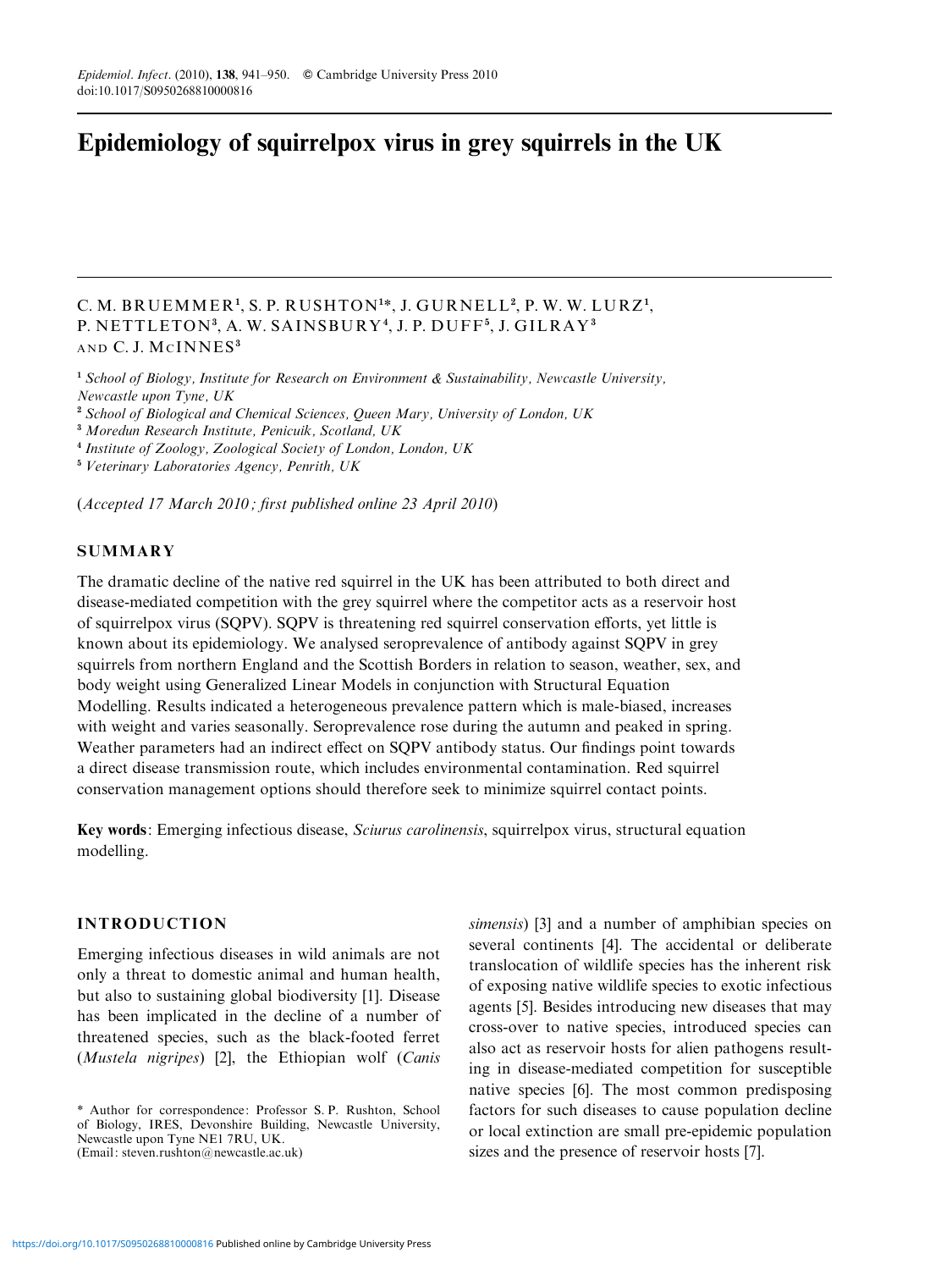It can be difficult to demonstrate whether diseasemediated competition rather than an alternative mechanism causes a species to decline in the presence of a superior competitor [8]. In the case of red squirrels in the UK, the introduced North American grey squirrel (Sciurus carolinensis) causes the decline of the native red squirrels (Sciurus vulgaris) in the absence of disease [9–13]. In addition, it has also been suggested that the presence of the squirrelpox virus (SQPV) in red and grey squirrels in the UK has led to diseasemediated competition between the two species with grey squirrels acting as a reservoir host [14–17]. Red squirrels infected by SQPV develop exudative erythematous dermatitis and ulceration with some lesions covered by haemorrahagic crusts. Lesions are commonly located around the eye, nose, mouth, genital region and on the digits [18–20]. SQPV in red squirrels has a high mortality rate and death occurs within 2–3 weeks of infection [16]. Seroprevalence of SQPV in grey squirrels in the UK is high [15]. Grey squirrels do not normally exhibit any clinical signs following infection [15, 16]; in fact only one grey squirrel has been reported with pathological signs associated with a SQPV-like virus [21].

In areas where grey squirrels are seropositive for SQPV, the rate of decline of red squirrels is in the order of 20 times faster than in areas where SQPV is absent [10], reinforcing the idea that the grey squirrel is a reservoir host of SQPV [14]. Understanding the dynamics of an infectious disease can offer important insights into how parasite–host systems operate [1], and despite the potentially devastating impact of SQPV on the remaining red squirrel populations in Britain, little is known about its epidemiology. Moreover, the presence of SQPV in invading grey squirrels could seriously compromise current red squirrel conservation efforts. These efforts are focused on the creation of conservation refugia, which in many cases are in close proximity to populations of grey squirrels known to be seropositive for the disease agent. Attempts to manage red squirrel populations are severely hampered by a lack of understanding of the mode of transmission of SQPV. In red squirrels, an absence of seasonality of SQPV outbreaks suggests that a direct rather than vector-borne transmission route is more likely [14, 17]. We define direct transmission as any transmission route that does not involve a third organism besides the virus and squirrels. Physical contact and environmental contamination are therefore both types of direct transmission. Further circumstantial evidence for a direct transmission route between

red squirrels is provided by the temporal patterns of SQPV disease epizootics in translocated red squirrels [22]. The way grey squirrels transmit SQPV to other squirrels is likely to differ from how red squirrels transmit the virus, as red squirrels may shed scabs containing virus particles from the lesions they develop [14]. Understanding the transmission route from grey squirrels to red squirrels is particularly important, since grey squirrels may have the potential to repeatedly re-infect red squirrel populations.

In order to investigate the epidemiology of SQPV in grey squirrels, we examined the impact of season, weather, sex and body weight on grey squirrel SQPV antibody status using data on the serological status of grey squirrels derived from culling grey squirrels at the red/grey squirrel interface zone in northern England and southern Scotland. We used a combination of Generalized Linear Modelling and Structural Equation Modelling to investigate the relationship between seropositive status and the variables.

## METHODS

#### Study area

The study area encompassed the counties of Cumbria and Northumberland in northern England and the western side of the Scottish Borders (Fig. 1). Cumbria and Northumberland were chosen as they represent the main red/grey squirrel interface zone in England with known presence of SQPV in both species [17]. Southern Scotland is currently being invaded by grey squirrels moving south from the populations in the central belt of Scotland and also by grey squirrels moving into the Scottish Borders from northern England. Until recently, grey squirrels in Scotland were seronegative for SQPV [15, 23]. The occurrence of the first seropositive grey squirrels in the Scottish Borders near Newcastleton in 2005 and the subsequent pattern of northwards expansion of seropositive animals [23] suggest that SQPV spread into Scotland with infected animals originating from northern Cumbria. In order to include grey squirrel samples that originated from SQPV-exposed grey squirrel populations, all available grey squirrel bloodsample results for Scotland submitted to the Moredun Research Institute (MRI) (as described below) were plotted on a map and the geographical extent of seropositive grey squirrels in the Scottish Borders was identified. This area was then incorporated into the study area.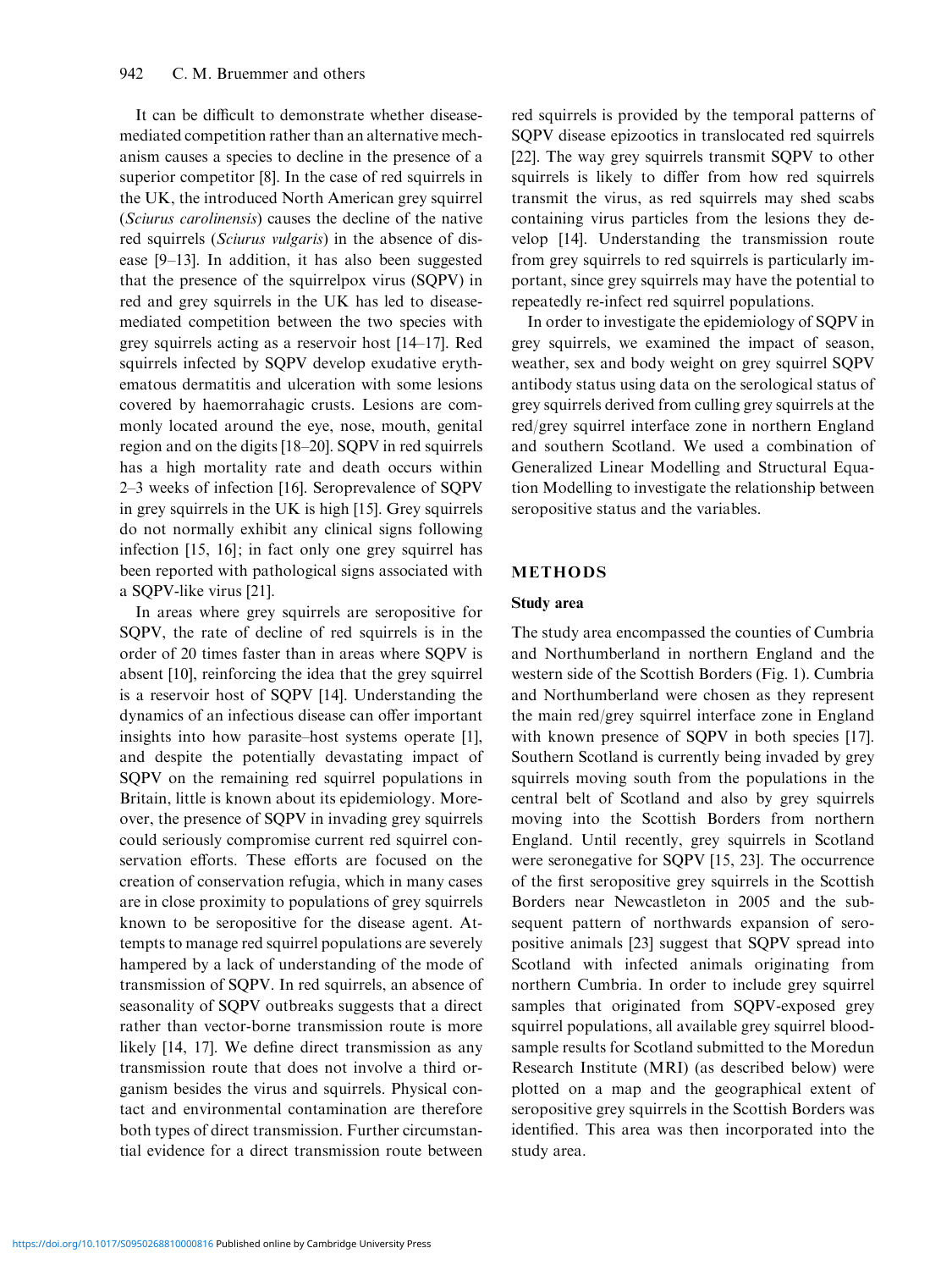

Fig. 1. Study area  $(\Box)$  in northern England and southern Scotland with location of weather stations  $(①)$ .

#### Serology

As part of a SQPV surveillance scheme in grey squirrels initiated by the MRI, Edinburgh, red squirrel conservation projects requested local grey squirrel controllers within the study area to collect grey squirrel blood samples during cull operations. The majority of controllers were volunteers whose aim was to help with red squirrel conservation in their area. Data collection was therefore opportunistic. Grey squirrels were either shot or live-trapped and humanely dispatched before extracting blood samples [24]. Grey squirrel controllers were asked to submit blood samples to the MRI for analysis. This study utilized samples taken between February 2002 and February 2009 for which sex and body-weight information were available. Blood samples were tested for SQPV antibodies by direct enzyme-linked immunosorbent assay (ELISA) developed at the MRI as described in Sainsbury et al. [15]. The cut-off point for a positive result was a corrected optical density of 0. 2 [15].

#### Data analysis

Binary logistic regression was used to investigate the relationship between presence of SQPV antibodies in blood samples and the following variables: sex, body weight, monthly average minimum temperature, monthly average maximum temperature, monthly total rainfall (mm), monthly total days of air frost and ' season'. We used cosine and sine functions of time with a period of 12 months as harmonic covariates to investigate the impacts of seasonality [25].

Weather data were obtained from the Meteorological Office website (www.metoffice.gov.uk/climate/ uk/stationdata) using data from the Newton Rigg (Penrith) weather station for records from Cumbria and the Borders and data from the Durham weather station for records from Northumberland (Fig. 1).

Logistic regression was undertaken as a Generalized Linear Model (GLM) in R (R Foundation for Statistical Computing, Austria). Models were compared using Akaike's Information Criteria (AIC). Receiver Operating Characteristic plots (ROC) were used to assess model fit.

Model comparisons were undertaken for all combinations of the following parameters: sex, body weight, sex/body-weight interaction, ' season' and the four weather parameters.

Investigating the variables in terms of only direct effects on SQPV antibody status using GLMs is likely to give an incomplete picture of the mechanisms that influence the dynamics of the system. Extrinsic and intrinsic variables may also interact and affect the disease dynamics through indirect effects. Direct and indirect effects may also have opposite effects, resulting in a zero net effect [26]. Path analysis, a form of Structural Equation Model (SEM), is a technique that allows investigation of indirect effects [27]. In path analysis the overall correlation among variables is partitioned into direct effects of one variable on the other, indirect effects mediated by other variables, and spurious effects due to common causes [28–31]. Path analysis was used to investigate the relationship among the predictor variables and SQPV antibody status. Path diagrams showing the causal relationships among all variables in the system, based upon a priori knowledge of the relationships, was constructed for the full model, representing the working hypothesis about the causal relationships among variables [28, 29, 32]. After testing the *a priori* models for each variable, we then compared this model with simpler models from which non-significant pathways were removed until a best fit model was obtained (the parsimonious model). The goodness of fit was assessed using  $\chi^2$  (where a significant  $\chi^2$  statistic,  $P < 0.05$ , indicates that the model was not supported by the data), the root mean square error approximation (RMSEA, significant at  $P < 0.05$ ) and Bentler's comparative fit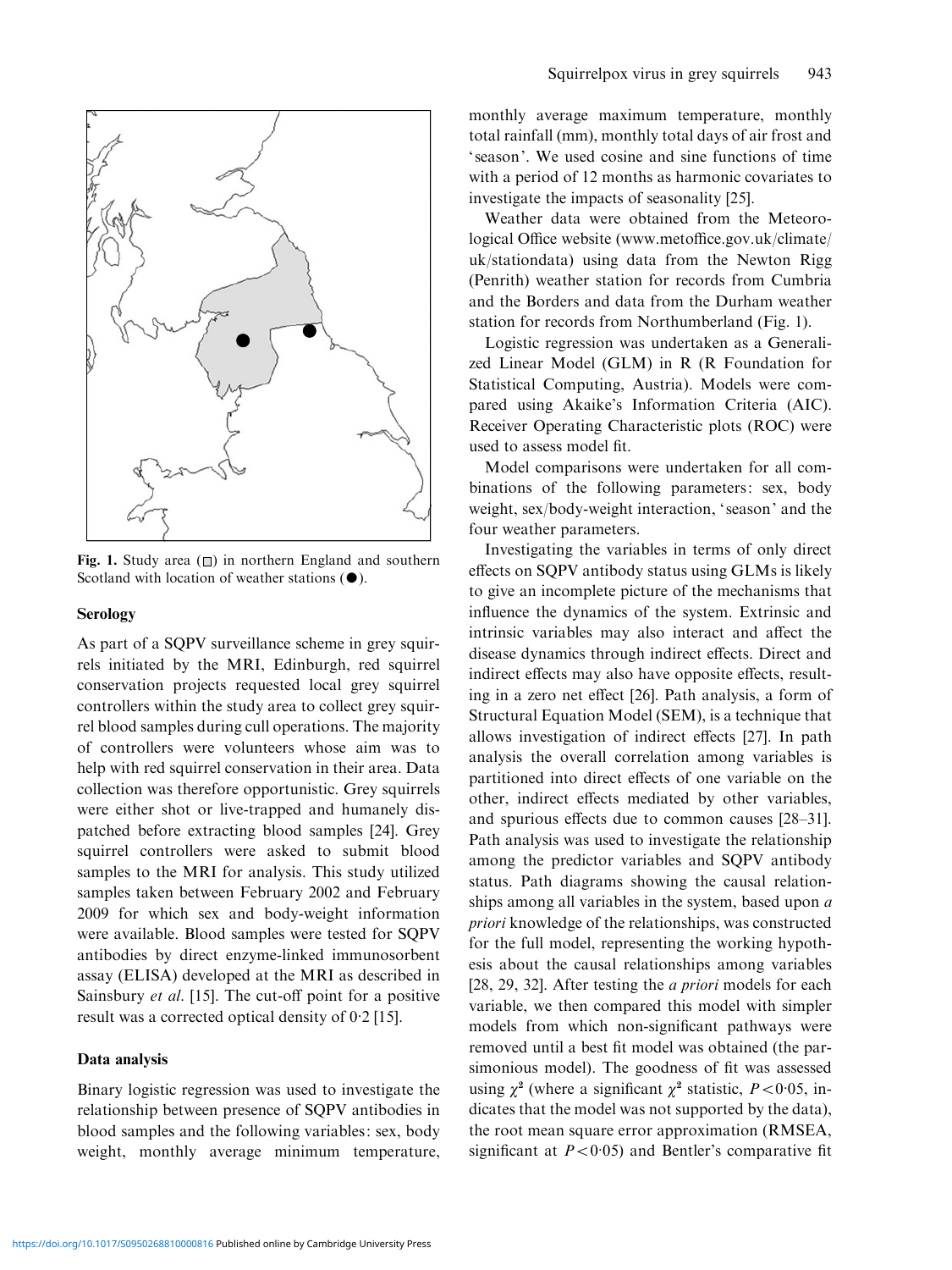

Fig. 2. Proportion of grey squirrels in this study testing seropositive to SQPV antibodies.

index (CFI). Values of CFI ranged between 0 and 1 with values of  $> 0.9$  indicating an acceptable fit of the model to the data [28, 32, 33].

RESULTS

# Proportion of seropositive animals

The overall proportion of seropositive grey squirrels in this study was  $53\%$  ( $n=505$ ). Males were more likely to be seropositive than females and the proportion of seropositive animals increased with weight class. Although sampling was opportunistic, the available data contained similar proportions of male and female grey squirrels and represented different weight categories (Fig. 2).

#### Generalized Linear Model

The full model was also the best model using the information theoretic approach (Table 1). For the harmonic variables representing 'season', cosine continuous month was significant but sine continuous month was not. All remaining variables were significant at  $P < 0.05$  with the exception of rain ( $P = 0.069$ ). Males were more likely to be seropositive than females (note that the negative sign on the coefficient for sex is caused by the inclusion of the sex/bodyweight interaction). Rain and maximum temperature were negatively associated and body weight, minimum temperature and frost were positively associated with the presence of SQPV antibodies. The AUC value of the ROC plot was 0.82 (Table 1).

There was a strong association between body weight and SQPV antibody presence in grey squirrels, which was particularly pronounced in males (Fig. 3).

Table 1. Results from logistic regression with Akaike's Information Criteria (AIC) values and area under curve (AUC) value from the resulting Receiver Operating Characteristic plot

|                                         | Full and best model |       |                |                    |  |
|-----------------------------------------|---------------------|-------|----------------|--------------------|--|
| Predictor                               | Coefficient         | S.E.  | $\overline{z}$ | P                  |  |
| Intercept                               | $-1.248$            | 1.713 | $-0.728$       | 0.466              |  |
| $\cos(2\pi^* \text{cont}$<br>month/12)  | $-2.143$            | 0.589 | $-3.639$       | $2 \times 10^{-4}$ |  |
| $\sin(2\pi^* \text{cont})$<br>month/12) | $-0.594$            | 0.449 | $-1.322$       | 0.186              |  |
| Sex (male)                              | $-4.574$            | 1.701 | $-2.688$       | 0.007              |  |
| Body weight                             | 0.008               | 0.002 | 4.754          | $2 \times 10^{-6}$ |  |
| Min temperature                         | 0.473               | 0.161 | 2.942          | 0.003              |  |
| Max temperature                         | $-0.508$            | 0.132 | $-3.836$       | $1 \times 10^{-4}$ |  |
| Rain                                    | $-0.005$            | 0.003 | $-1.821$       | 0.069              |  |
| Frost                                   | 0.183               | 0.052 | 3.494          | $4 \times 10^{-4}$ |  |
| Sex: body weight                        | 0.009               | 0.003 | 3.088          | 0.002              |  |

 $AIC = 536.99, AUC = 0.82.$ 

The rate of change in seroprevalence in males was initially low until about 400 g, then seroprevalence rose sharply until it levelled off again around 600 g. No information on breeding status was submitted with blood samples and data for female squirrels were likely to include a proportion of pregnant animals. There were seasonal trends with a peak in spring and a low in autumn of seropositive animals (Fig. 4).

#### Structural Equation Models

The path diagram with causal relationships for the a priori and parsimonious model are shown in Figure 5.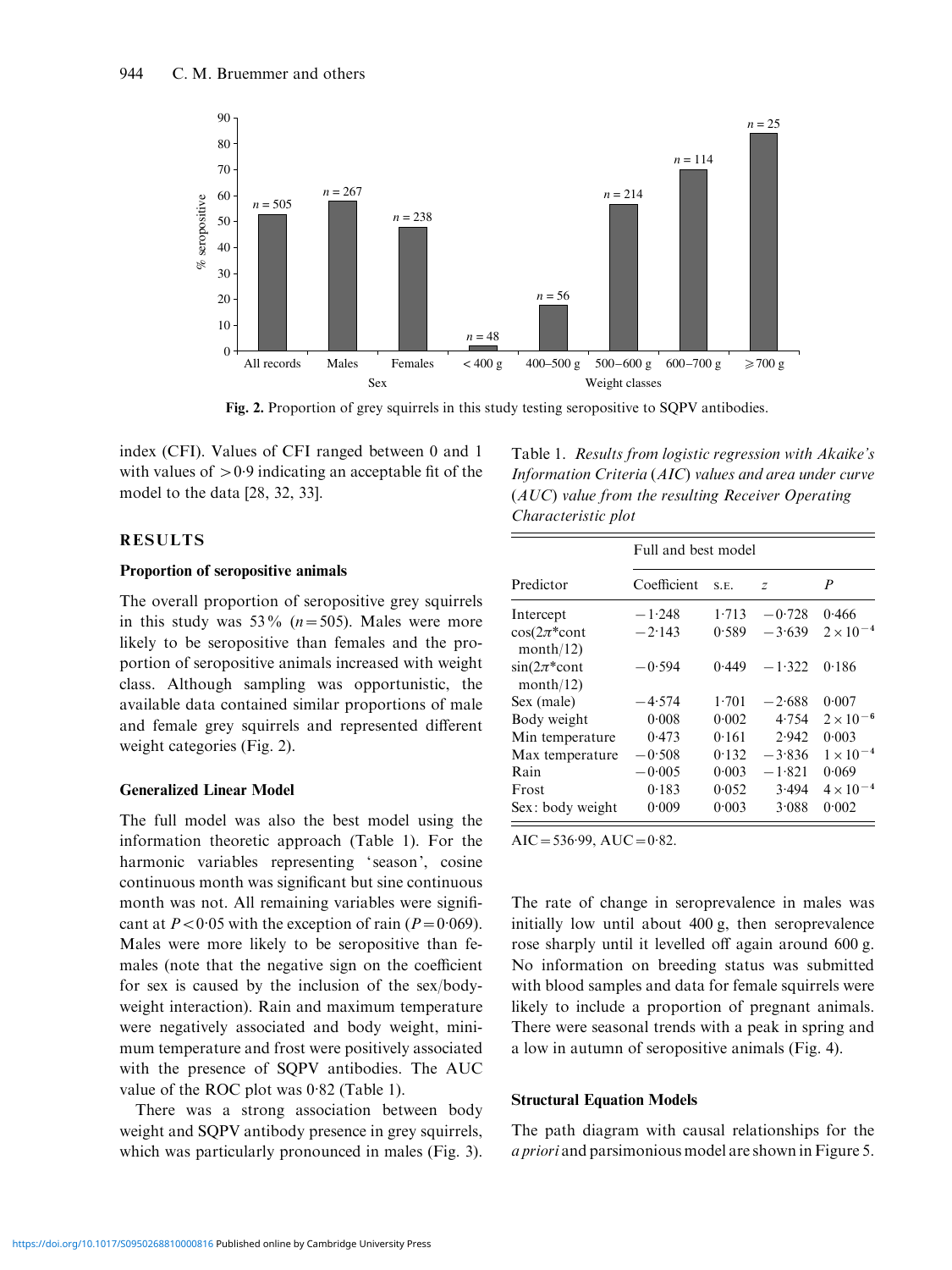

Fig. 3. Fitted probability of grey squirrels testing seropositive to SQPV antibodies in relation to body weight and based on the full/best Generalized Linear Model.



Fig. 4. Observed results ( $\circ$ ) and fitted probability ( $\times$ ) of grey squirrels testing seropositive to SOPV antibodies over time and based on the full/best Generalized Linear Model. Note the observed data are jittered to allow representation of multiple points at  $y=0$  and 1.

Arrows represent direct effects of one variable on another. The magnitude of the path coefficient (standardized regression coefficient) shows the degree to which predictor variables directly influence the criterion variable with all other variables held constant. Arrows not originating at a variable indicate residual (unexplained) variance. The parameter estimates for the models are given in Table 2. The model statistics,  $\chi^2$ , RMSEA and CFI all indicate that the causal scheme of the a priori path diagram is not an adequate description of the data (Fig. 5a).

None of the pathways from weather parameters to SQPV antibody status were significant. Removing minimum temperature, maximum temperature and frost resulted in the parsimonious model (Fig. 5b). The pathways from sine continuous month, sex and body weight to SQPV antibody status were significant. Also significant are sine and cosine continuous month on body weight, indicating that season influenced SQPV antibody status indirectly through body weight.  $\chi^2$ , RMSEA and CFI values all indicate that the parsimonious model adequately described the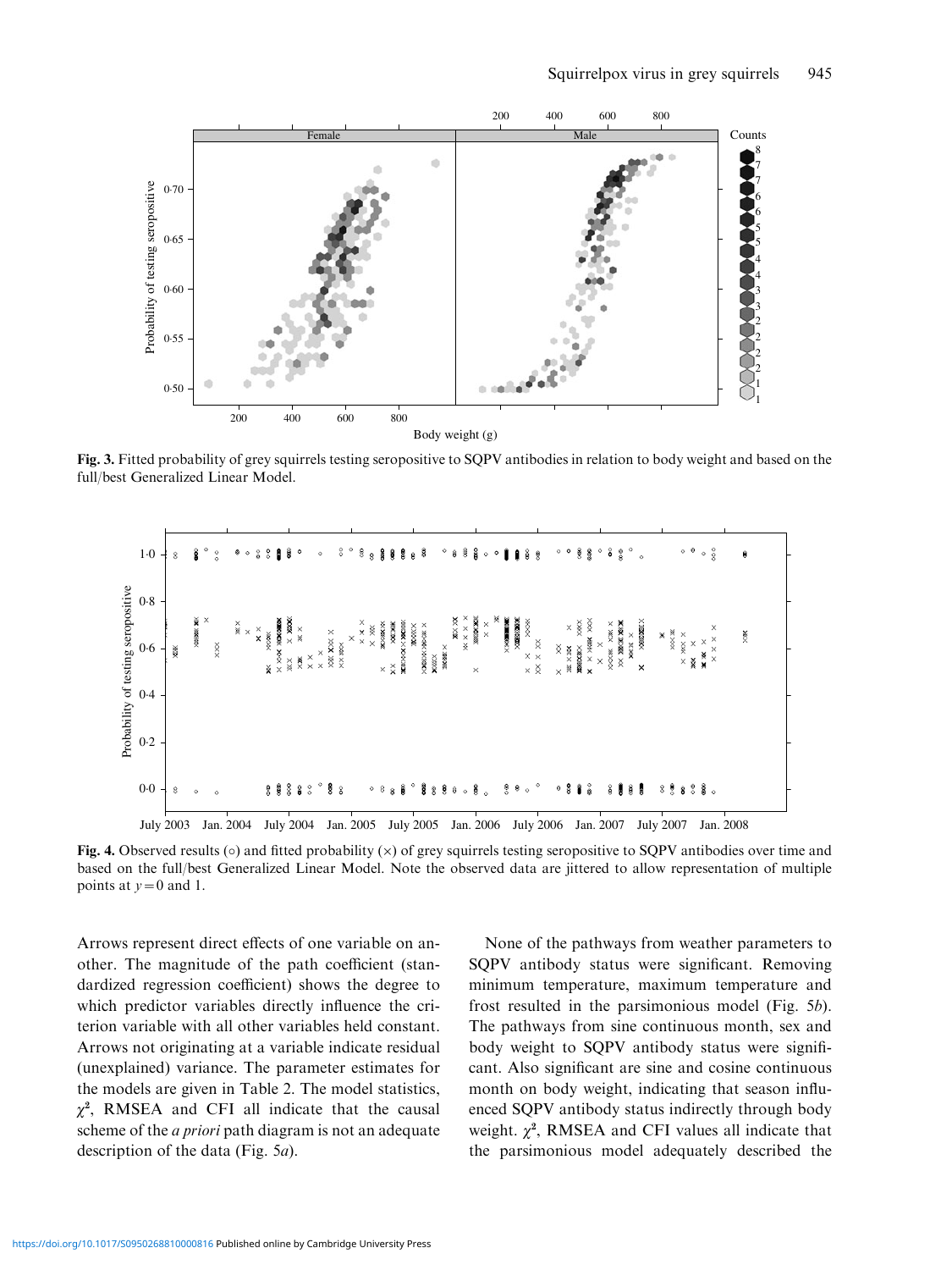

Fig. 5. The *a priori* models used in path analyses and summaries of path analysis results: (*a*) full model and (*b*) parsimonious model. Arrows indicate causal paths and path coefficients. Filled arrows indicate a significant causal path. Dashed boxes indicate the residual errors for the response variables.  $\chi^2$ , chi square value; D.F., degrees of freedom; RMSEA, root mean square error of approximation; CFI, Bentler's Comparative Fit Index.

data. However, the model still only explained 36% of the variation in SQPV antibody status.

For the GLM, the best-fit model included all weather parameters. The SEM indicated that this is not due to a direct impact of weather on the SQPV antibody status, but to seasonal fluctuation in the weather parameters coinciding with the seasonal variation in body weight which directly influences SQPV antibody status.

The best model for the GLMs contained the 'season' variables, although not at the traditional significance level of  $P < 0.05$  for both 'season' variables. Also for the SEMs, only one of the two 'season' variables were significant, indicating that the seasonal patterns observed is mainly explained by squirrel body weight.

# DISCUSSION

The analysis of the prevalence patterns for SQPV antibodies in grey squirrels at the red/grey interface zone in northern England/southern Scotland revealed a seasonal oscillation and a sex- and body-weightbiased infection rate. It should be noted that a seropositive status does not necessarily indicate that the animal is currently infected or infectious. It is unknown how long grey squirrels remain seropositive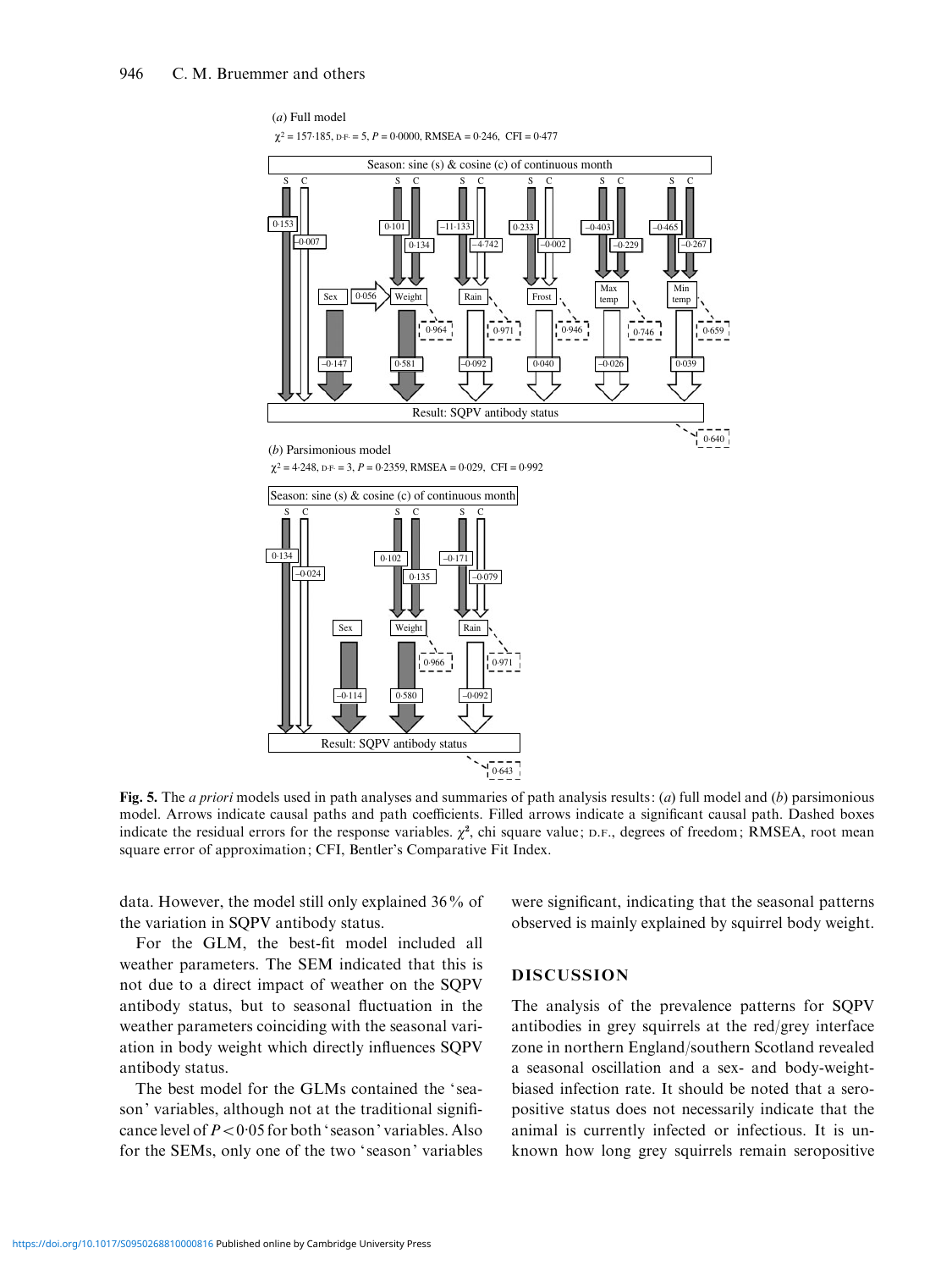Table 2. Parameter estimates from the structured equation modelling analysis of the pathways for the full model

| Relationship     | Estimate   | S.E.  | $\overline{z}$ | Pr ( >  z  ) |
|------------------|------------|-------|----------------|--------------|
| Sin–result       | 0.235      | 0.127 | 1.854          | 0.064        |
| Cos–result       | $-0.010$   | 0.084 | $-0.119$       | 0.905        |
| Sex–result       | $-0.304$   | 0.103 | $-2.957$       | 0.003        |
| Weight-result    | 0.543      | 0.036 | 14.953         | 0.000        |
| Min temp.-result | 0.012      | 0.020 | 0.615          | 0.538        |
| Max temp.-result | 0.006      | 0.015 | 0.422          | 0.673        |
| Rain-result      | $-0.002$   | 0.001 | $-1.664$       | 0.096        |
| Frost–result     | 0.010      | 0.013 | 0.753          | 0.451        |
| Sex-weight       | 0.124      | 0.098 | 1.268          | 0.205        |
| Sin–weight       | 0.166      | 0.084 | 1.968          | 0.049        |
| Cos-weight       | 0.203      | 0.070 | 2.904          | 0.004        |
| Sin-min temp.    | $-2.303$   | 0.251 | $-9.160$       | 0.000        |
| Cos-min temp.    | $-1.222$   | 0.204 | $-6.004$       | 0.000        |
| Sin-max temp.    | $-2.550$   | 0.365 | $-6.982$       | 0.000        |
| Cos-max temp.    | $-1.335$   | 0.346 | $-3.858$       | 0.000        |
| Sin–rain         | $-11.133$  | 3.852 | $-2.890$       | 0.004        |
| $Cos$ -rain      | 4.742      | 4.117 | 1.152          | 0.249        |
| Sin–frost        | 1.516      | 0.387 | 3.923          | 0.000        |
| $Cos$ -frost     | $-0.012$   | 0.319 | $-0.039$       | 0.969        |
| Weight           | 5.361      | 0.153 | 34.971         | 0.000        |
| Min temp.        | 5:572      | 0.383 | 14.542         | 0.000        |
| Max temp.        | 13.238     | 0.524 | 25.287         | 0.000        |
| Rain             | $80 - 401$ | 6.294 | 12.775         | 0.000        |
| <b>Frost</b>     | 3.344      | 0.630 | 5.308          | 0.000        |
|                  |            |       |                |              |

Significant pathways at  $P < 0.05$  level are highlighted in bold.

after exposure to SQPV and for what period of time they are infectious.

The observed male-biased SQPV antibody prevalence may be due to behavioural differences between males and females. Male home ranges tend to be larger than female home ranges [34–37] and increase in size in spring when food supply is low and breeding activity high [34, 36]. Males may wander well outside their normal home range in search of females in heat [37, 38]. The increased area that male squirrels cover may result in a higher likelihood of male squirrels encountering a source of SQPV infection.

Differences in space use between age classes may explain the observed rise in seroprevalence with body weight, as the body weight of grey squirrels is partly related to age, as well as to food availability that fluctuates throughout the year and between years [39, 40]. Adult squirrels, particularly males, tend to have larger home ranges than juveniles [41]. The greatest increment in size in juvenile grey squirrel home ranges is between 90 and 120 days after birth and the

maximum home ranges size is reached at around 180 days after birth [34]. At 90 days after birth, grey squirrels weigh roughly 300 g increasing to up to 500 g at 180 days after birth [42, 43]. The increase in home-range size with body weight matches the rise in the proportion of seropositive grey squirrels with body weight (Fig. 4). Moreover, the rise in the proportion of seropositive animals around 400–500 g may represent young dispersing animals in the autumn with exposure to the virus in the environment or through involvement in agonistic behaviour with resident adult animals [34, 35, 41, 44, 45]. The autumn dispersal period also coincides with the observed seasonal rise in seroprevalence from autumn to winter. The levels of seroprevalence therefore correlate with weight/age-related increases in space-use patterns and thus an increased probability of encountering the virus.

The rise in seroprevalence does not coincide with the time of year when one would expect increased parasite burdens, indicating that a direct mode of transmission is more likely than vector-borne transmission. Direct transmission routes can involve physical contact between grey squirrels, e.g. fighting or mating, as well as environmental contamination particularly at focal points in space, e.g. scent marking posts, common dreys or feeding stations. The probable infection of a red squirrel through a handling cone that was previously used on a SQPVexposed red squirrel provides further indication the virus can be spread through environmental contamination [22]. If environmental contamination can arise from an infectious grey squirrel, this has implications for red squirrel management techniques. Caution is advisable when undertaking any management that brings red and grey squirrels into contact or attracts them to joint focal points, such as trapping or supplementary feeding. The design of red squirrel captive-breeding enclosures in areas with SQPV-exposed grey squirrels also needs to consider the threat of environmental contamination. The evidence regarding captive red squirrels in outdoor cages being infected with SQPV when free-ranging seropositive grey squirrels are in the vicinity is equivocal. For example, caged red squirrels at the Welsh Mountain Zoo did not become infected by the virus over a 9-year period despite the presence of seropositive grey squirrels in the area that were seen climbing on the cages [46]. However, some of the captive red squirrels did succumb to the virus after they were released into the wild. In contrast, captive red squirrels in outdoor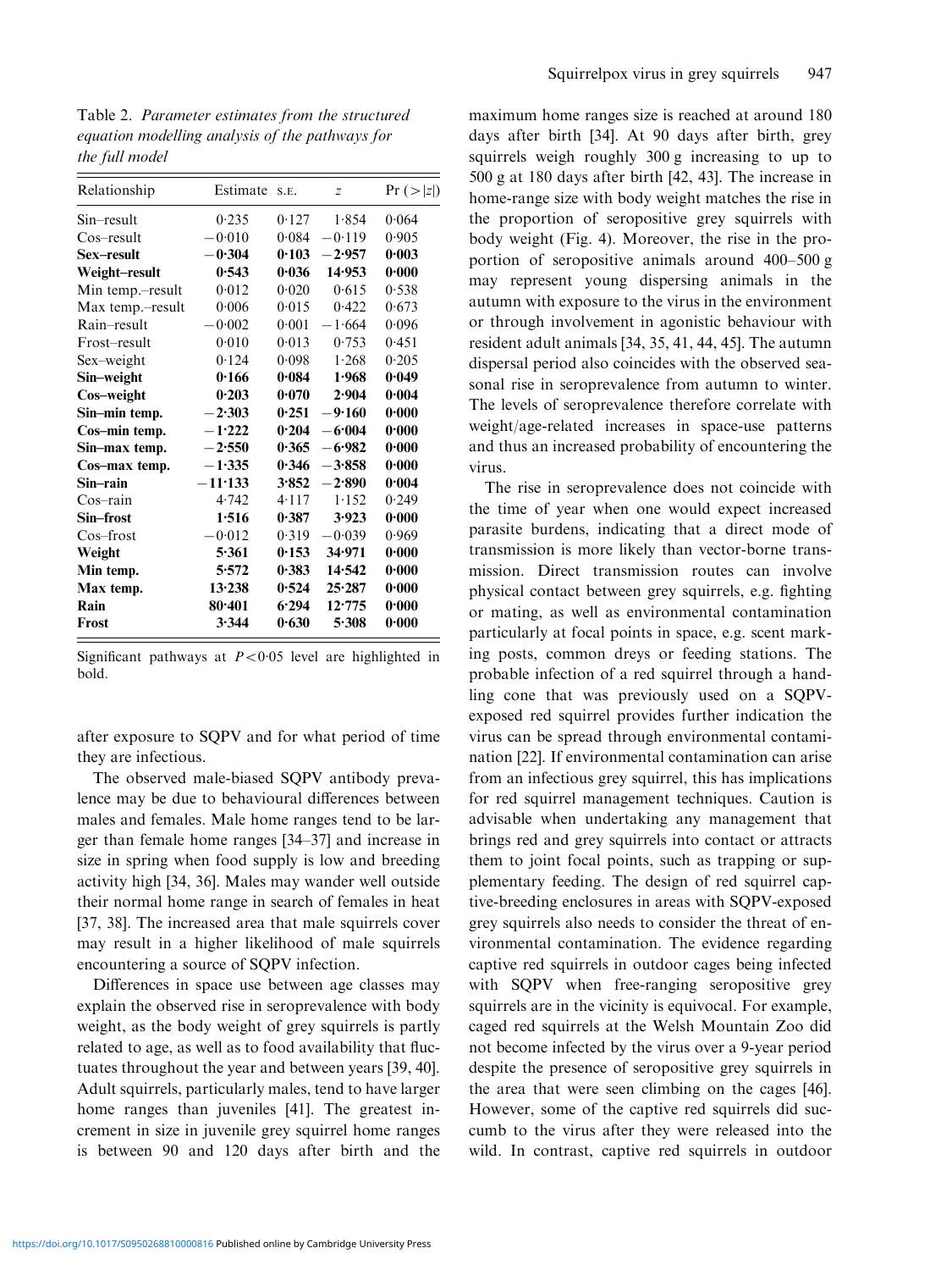cages at Thetford Forest with seropositive grey squirrels in the area became infected with SQPV (J. Gurnell, unpublished data) as did red squirrels at Munchester Castle (T. Warburton, personal communication). The latter would support the idea of environmental contamination of red squirrel cages with virus particles deposited by grey squirrels, but this is only conjecture. The fact that red squirrels at the Welsh Mountain Zoo did not become infected while in outdoor cages does not contradict the idea of environmental contamination but highlights our lack of knowledge with regard to the epidemiology of the virus in grey squirrels and the viability of potentially deposited virus particles in the environment. Furthermore, grey squirrels coming into contact with the cages may have been seropositive, but that does not necessarily indicate that they were infectious. Thus further research is required on viral contamination of the environment by grey squirrels and how red squirrels pick up the virus particles. Disentangling the various different factors impacting on the dynamics of SQPV in grey squirrels is difficult due to the interdependence of variables. The SEM indicated that the significant impact of the weather parameters shown in the GLM is not due to a direct impact on SQPV antibody status. This demonstrates that structural equation modelling in conjunction with GLMs allows exploration of causal links of predictor variables in relation to the response variable. While SEM sheds some light on the possible causal relationships between the variables, our model still only explained 36% of the variation in SQPV antibody status. In reality, many more variables are likely to directly or indirectly influence the dynamics of SQPV in grey squirrels, such as habitat type, food availability, squirrel densities, squirrel behaviour, human intervention (e.g. through trapping and feeding) and dynamics of other potential host populations. Sampling for this study was opportunistic and further explorations of impacts on SQPV status in grey squirrels may require a move to strategic sampling techniques. Future studies should focus on the effect of population densities which vary between seasons due to the impact of breeding and food availability. Food availability also affects population densities between years and between habitat types. Population densities and habitat type can influence encounter rates through, e.g. varying feeding behaviour, agonistic behaviour, scent marking and common use of dreys. In order to help interpret findings of this and future studies, it is vital to investigate the amount of time grey squirrels are infectious after

exposure to the virus and how long animals remain seropositive.

Grey squirrels and SQPV provide a bleak prospect for red squirrel conservation in the UK, yet our understanding of the epidemiology of SQPV in grey squirrels is rudimentary. This study has provided some valuable, preliminary results in terms of seasonality and potential transmission routes. However, further research into SPQV is essential to help safeguard remaining red squirrel populations.

#### ACKNOWLEDGEMENTS

We thank the grey squirrel controllers in the study area for submitting grey squirrel blood samples and the current and previous Red Squirrel Project Officers in Cumbria, Northumberland and southern Scotland as well as Scottish Natural Heritage for their role in obtaining samples. We are grateful to the staff of the Virus Surveillance Unit at the Moredun Research Institute for testing the squirrel blood samples. We also thank Helen Schwantje, Marc Artois and an anonymous reviewer for providing valuable comments on the manuscript.

# DECLARATION OF INTEREST

None.

## **REFERENCES**

- 1. Altizer S, et al. Seasonality and the dynamics of infectious diseases. Ecology Letters 2006; 9: 467–484.
- 2. Thorne ET, Williams ES. Disease and endangered species: the black-footed ferret as a recent example. Conservation Biology 1988; 2: 66–73.
- 3. Laurenson  $K$ , et al. Disease as a threat to endangered species: Ethiopian wolves, domestic dogs and canine pathogens. Animal Conservation 1998; 1: 273–280.
- 4. Garner TWJ, et al. Chytrid fungus in Europe. Emerging Infectious Diseases 2005; 11: 1639–1641.
- 5. Daszak P, Cunningham AA, Hyatt AD. Emerging infectious diseases of wildlife threats to biodiversity and human health. Science 2000; 287: 443–449.
- 6. Hudson P, Greenman J. Competition mediated by parasites: biological and theoretical progress. Trends in Ecology & Evolution 1998; 13: 387–390.
- 7. de Castro F, Bolker B. Mechanisms of disease-induced extinction. Ecology Letters 2005; 8: 117–126.
- 8. Tompkins DM, et al. Parasites and host population dynamics. In: Hudson PJ, et al., eds. The Ecology of Wildlife Diseases. Oxford University Press, 2002, pp. 45–62.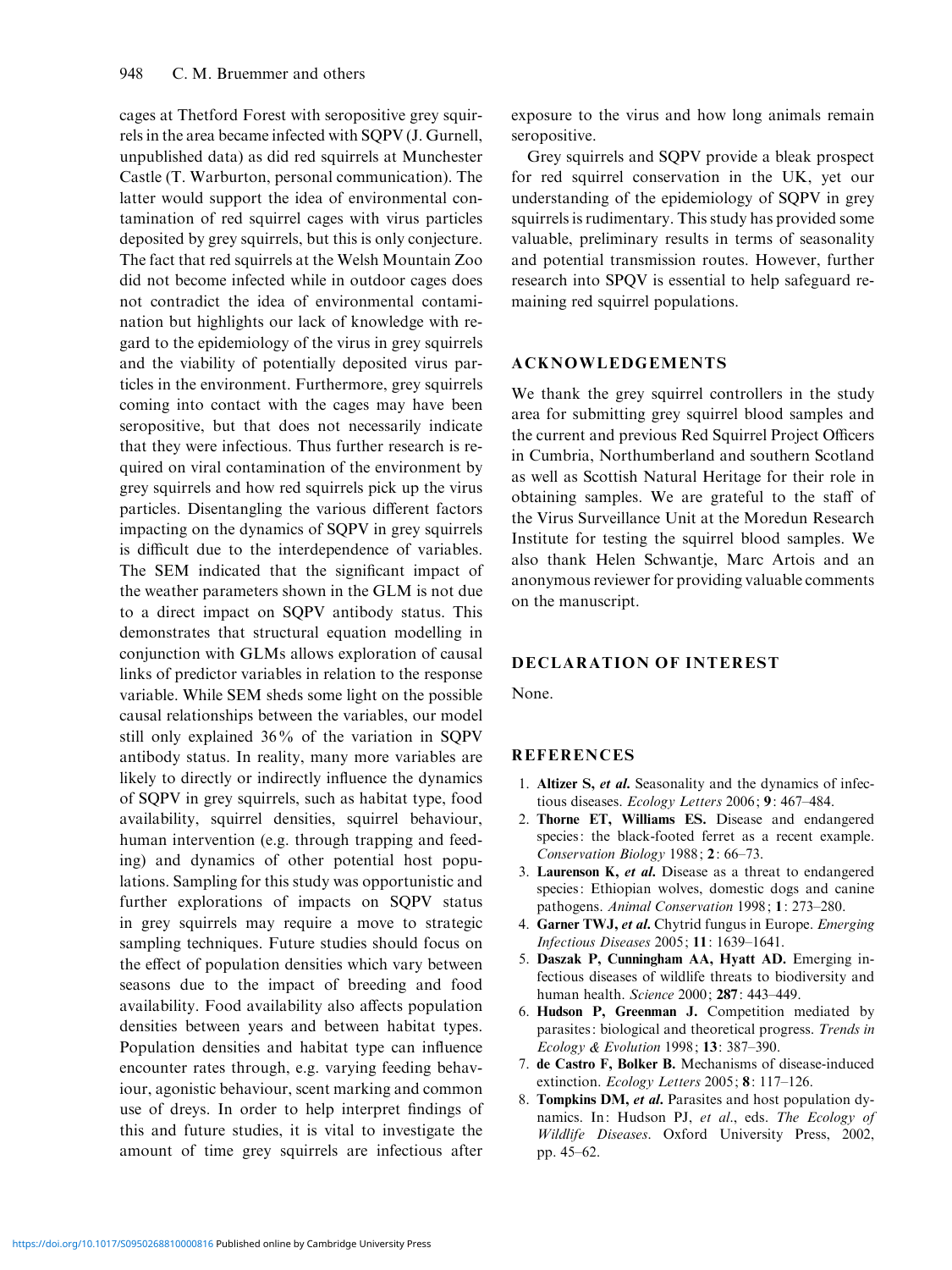- 9. Wauters LA, et al. Interspecific competition between native Eurasian red squirrels and alien grey squirrels: does resource partitioning occur? Behavioural Ecology and Sociobiology 2002; 52: 332–341.
- 10. Rushton SP, et al. Disease threats posed by alien species: the role of a poxvirus in the decline of the native red squirrel in Britain. Epidemiology and Infection 2006; 134: 521–533.
- 11. Wauters LA, et al. Does interspecific competition with introduced grey squirrels affect foraging and food choice of Eurasian red squirrels? Animal Behaviour 2001; 61: 1079–1091.
- 12. Wauters LA, Lurz PWW, Gurnell J. Interspecific effects of grey squirrels (Sciurus carolinensis) on the space use and population demography of red squirrels (Sciurus vulgaris) in conifer plantations. Ecological Research 2000; 15: 271–284.
- 13. Gurnell J, et al. Alien species and interspecific competition: effects of introduced eastern grey squirrels on red squirrel population dynamics. Journal of Animal Ecology 2004; 73: 26–35.
- 14. Sainsbury AW. The epidemiology of poxvirus infection in squirrels (Ph.D. dissertation). University of London, 2008, 161 pp.
- 15. Sainsbury AW, et al. Grey squirrels have high seroprevalence to a parapoxvirus associated with deaths in red squirrels. Animal Conservation 2000; 3: 229–233.
- 16. Tompkins DM, et al. Parapoxvirus causes a deleterious disease in red squirrels associated with UK population declines. Proceedings of the Royal Society of London, Series B 2002; 269: 529-533.
- 17. Sainsbury AW, et al. Poxviral disease in red squirrels Sciurus vulgaris in the UK: spatial and temporal trends of an emerging threat. EcoHealth 2008; 5: 305–316.
- 18. Scott AC, Keymer IF, Labram J. Parapoxvirus infection of the red squirrel (Sciurus vulgaris). Veterinary Record 1981; 109: 202.
- 19. Sainsbury AW, Ward L. Parapoxvirus infection in red squirrels. Veterinary Record 1996; 138: 400.
- 20. Sainsbury AW, Gurnell J. An investigation into the health and welfare of red squirrels, Sciurus vulgaris, involved in reintroduction studies. Veterinary Record 1995; 137: 367–370.
- 21. Duff JP, Scott AC, Keymer IF. Parapox virus infection of the grey squirrel. Veterinary Record 1996; 138: 527.
- 22. Carroll B, et al. Epidemics of squirrelpox virus disease in red squirrels (Sciurus vulgaris): temporal and serological findings. Epidemiology and Infection 2009; 137: 257–265.
- 23. McInnes CJ, et al. First cases of squirrelpox in red squirrels (Sciurus vulgaris) in Scotland. Veterinary Record 2009; 164: 528–531.
- 24. Mayle BA, Pepper H, Ferryman M. Controlling grey squirrel damage to woodlands. Practice Note, Forestry Commission 2004.
- 25. Stolwijk AM, Straatman H, Zielhuis GA. Studying seasonality by using sine and cosine functions in

regression analysis. Journal of Epidemiology and Community Health 1999; 53: 235–238.

- 26. Farji-Brener AG, et al. Direct and indirect effects of soil structure on the density of an antlion larva in a tropical dry forest. Ecological Entomology 2008; 33: 183–188.
- 27. Wootton JT. The nature and consequences of indirect effects in ecological communities. Annual Review of Ecology and Systematics 1994; 25: 443-466.
- 28. Palomares F, et al. Co-existence between Iberian lynx and Egyptian mongooses: estimating interaction strength by structural equation modelling and testing by an observational study. Journal of Animal Ecology 1998; 67: 967–978.
- 29. Smith FA, Brown JH, Valone TJ. Path analysis: a critical evaluation using long-term experimental data. American Naturalist 1997; 149: 29–42.
- 30. Kingsolver JG, Schemske DW. Path analyses of selection. Trends in Ecology & Evolution 1991;  $6: 276-280$ .
- 31. Elmhagen B, Rushton SP. Trophic control of mesopredators in terrestrial ecosystems: top-down or bottom-up ? Ecology Letters 2007; 10: 197–206.
- 32. Mitchell RJ. Testing evolutionary and ecological hypotheses using path-analysis and structural equation modeling. Functional Ecology 1992; 6: 123-129.
- 33. Blanc LA, Walters JR. Cavity excavation and enlargement as mechanisms for indirect interactions in an avian community.  $Ecology 2008$ ;  $89: 506-514$ .
- 34. Thompson DC. The social system of the grey squirrel. Behaviour 1978; 64: 305–328.
- 35. Taylor JC. Home range and agonistic behaviour in the grey squirrel. Symposia of the Zoological Society of London 1966; 18: 229–235.
- 36. Smith DFE. Grey squirrel, Sciurus carolinensis, population dynamics and feeding biology in a conifer forest (Ph.D. dissertation). University of London, 1999.
- 37. Gurnell J. The Natural History of Squirrels. London: Christopher Helm, 1987.
- 38. Thompson DC. Reproductive-behavior of grey squirrel. Canadian Journal of Zoology/Revue Canadienne de Zoologie 1977; 55: 1176–1184.
- 39. Gurnell J. The effects of food availability and winter weather on the dynamics of a grey squirrel population in southern England. Journal of Applied Ecology 1996; 33: 325–38.
- 40. Kenward RE, Tonkin JM. Red and grey squirrels: some behavioural and biometric differences. Journal of Zoology, London (A) 1986; 209: 279–304.
- 41. Don BAC. Spatial dynamics and individual quality in a population of the grey squirrel (Sciurus carolinensis) (D.Phil. dissertation). Oxford University, 1981.
- 42. Shorten M. (Mrs Vizoso). Some aspects of the biology of the grey squirrel (Sciurus carolinensis) in Great Britain. Proceedings of the Zoological Society of London 1951; 121: pp. 427–459.
- 43. Shorten M. Squirrels. London: Collins (The New Naturalist series), 1954.
- 44. Allen DS, Aspey WP. Determinants of social-dominance in eastern gray squirrels (Sciurus carolinensis) – a quantitative assessment. Animal Behaviour 1986; 34: 81–89.